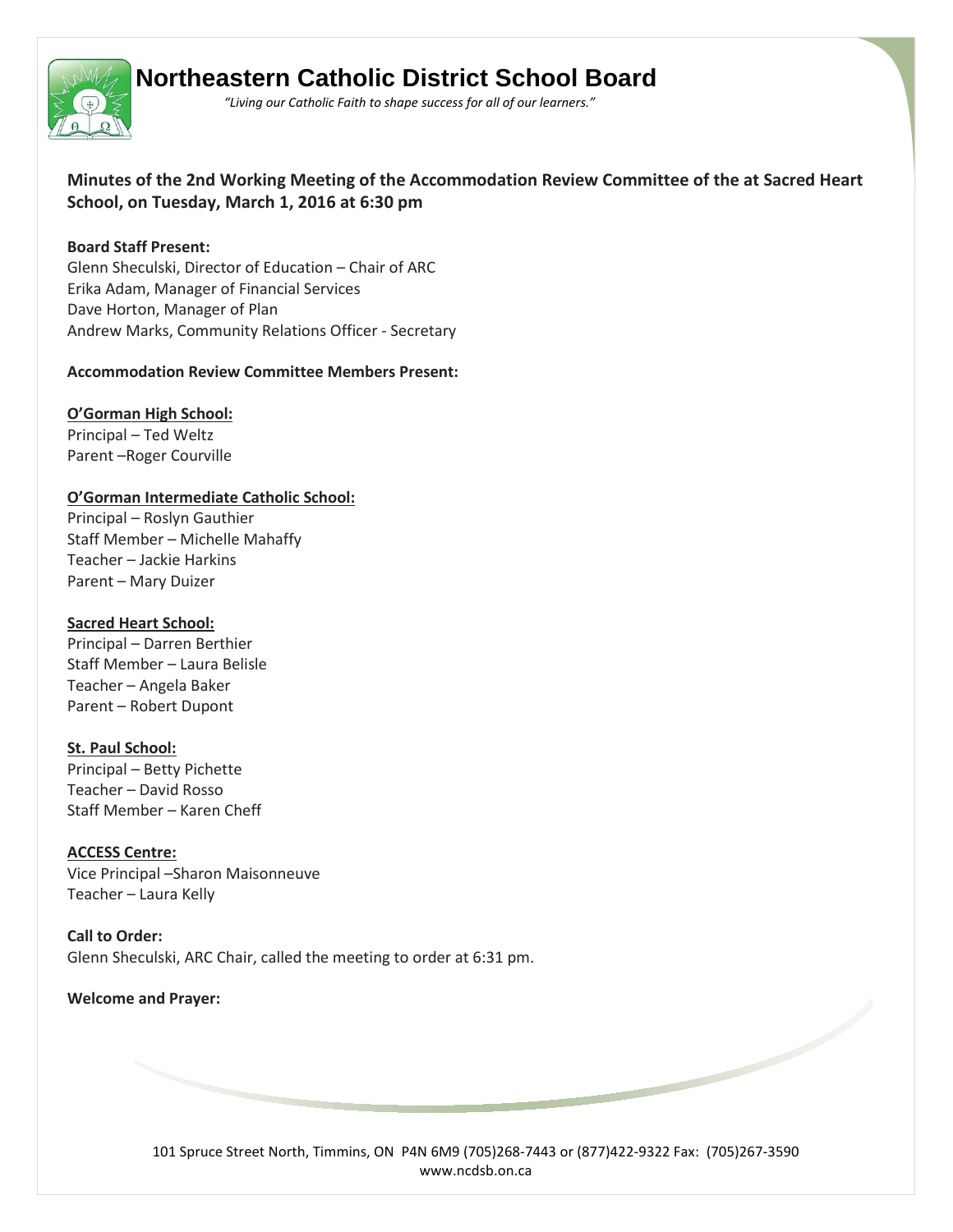Glenn welcomed everyone and thanked them for their time commitment to this important process. Glenn then led the group in prayer.

#### **Acceptance of 1st Working Committee Meeting Minutes**

By consensus the ARC members approved the 1st Working Committee Meeting Minutes of February 9, 2016.

## **Acceptance of 2nd Public PAR Committee Meeting Minutes**

By consensus the ARC members approved the 2<sup>nd</sup> Public PAR Committee Meeting Minutes of February 17, 2016.

Glenn then reviewed a recent Timmins Daily Press editorial article with the group.

## **PAR Options Data:**

Glenn reviewed the original 5 PAR options, with the additional of the  $6<sup>th</sup>$  option to include Sacred Heart School as a

viable option with the group.

- Option A Remain as option
- Option B Remove option
- Option C Remain as option
- Option D Remove as option
- Option E Remain as option
- Option F Remove as option

The Working Committee asked that for the remaining options (Options A, C & E) that a second option be developed to include Sacred Heart School as an option going forward.

Research of Dual track school vs. Single track was presented.

#### **Timelines**

PAR timeline and upcoming meetings were reviewed by ARC members.

#### **Input/Questions**

Questions and comments took place during the open meeting format. An open conversation of existing options took place.

Date and Purpose of Next Public Meetings/ Working Meetings was presented

#### **Adjournment**

Meeting was adjourned at 9:10pm

101 Spruce Street North, Timmins, ON P4N 6M9 (705)268-7443 or (877)422-9322 Fax: (705)267-3590 www.ncdsb.on.ca